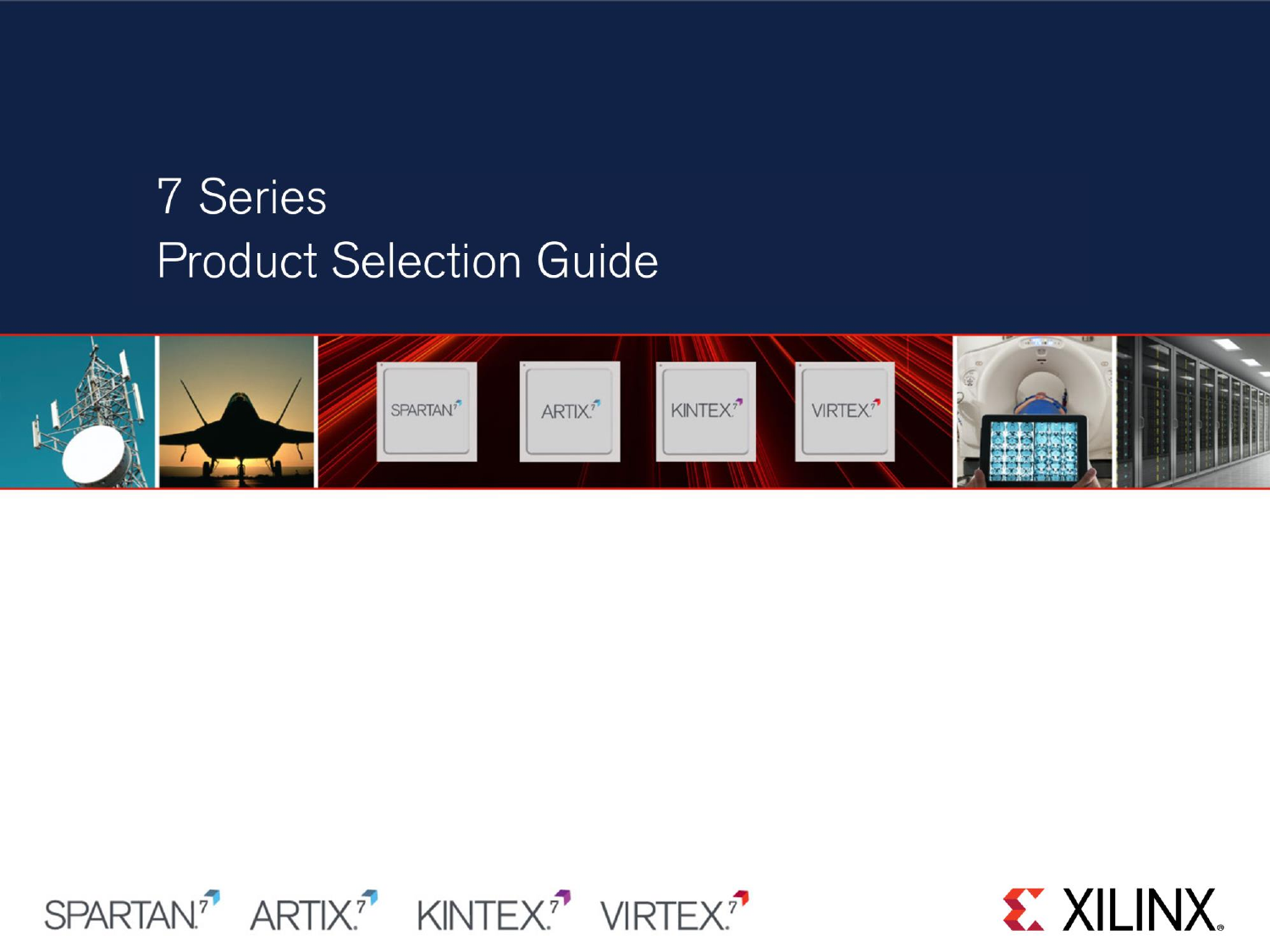### **Spartan-7 FPGAs**

|                                      |                                    |                            |                                   | I/O Optimization at the Lowest Cost and Highest Performance-per-Watt |               |               |               |               |                |  |  |  |
|--------------------------------------|------------------------------------|----------------------------|-----------------------------------|----------------------------------------------------------------------|---------------|---------------|---------------|---------------|----------------|--|--|--|
|                                      |                                    |                            |                                   | (1.0V, 0.95V)                                                        |               |               |               |               |                |  |  |  |
|                                      |                                    |                            | Part Number                       | <b>XC7S6</b>                                                         | <b>XC7S15</b> | <b>XC7S25</b> | <b>XC7S50</b> | <b>XC7S75</b> | <b>XC7S100</b> |  |  |  |
|                                      |                                    |                            | Logic Cells                       | 6,000                                                                | 12,800        | 23,360        | 52,160        | 76,800        | 102,400        |  |  |  |
| <b>Logic Resources</b>               |                                    |                            | Slices                            | 938                                                                  | 2,000         | 3,650         | 8,150         | 12,000        | 16,000         |  |  |  |
|                                      |                                    |                            | <b>CLB Flip-Flops</b>             | 7,500                                                                | 16,000        | 29,200        | 65,200        | 96,000        | 128,000        |  |  |  |
|                                      |                                    |                            | Max. Distributed RAM (Kb)         | 70                                                                   | 150           | 313           | 600           | 832           | 1,100          |  |  |  |
| <b>Memory Resources</b>              | Block RAM/FIFO w/ ECC (36 Kb each) |                            |                                   | 5                                                                    | 10            | 45            | 75            | 90            | 120            |  |  |  |
|                                      |                                    |                            | Total Block RAM (Kb)              | 180                                                                  | 360           | 1,620         | 2,700         | 3,240         | 4,320          |  |  |  |
| <b>Clock Resources</b>               |                                    |                            | Clock Mgmt Tiles (1 MMCM + 1 PLL) | $\overline{2}$                                                       | 2             | 3             | 5             | 8             | 8              |  |  |  |
|                                      |                                    | Max. Single-Ended I/O Pins |                                   | 100                                                                  | 100           | 150           | 250           | 400           | 400            |  |  |  |
|                                      | I/O Resources                      |                            | Max. Differential I/O Pairs       | 48                                                                   | 48            | 72            | 120           | 192           | 192            |  |  |  |
| <b>Embedded Hard IP</b><br>Resources |                                    |                            | <b>DSP Slices</b>                 | 10                                                                   | 20            | 80            | 120           | 140           | 160            |  |  |  |
|                                      |                                    |                            | Analog Mixed Signal (AMS) / XADC  | 0                                                                    | 0             | 1             | 1             |               | 1              |  |  |  |
|                                      | Configuration AES / HMAC Blocks    |                            |                                   | $\overline{0}$                                                       | $\mathbf 0$   | $\mathbf{1}$  | $\mathbf{1}$  | $\mathbf{1}$  | $\mathbf{1}$   |  |  |  |
|                                      |                                    | Commercial Temp (C)        |                                   | $-1,-2$                                                              | $-1,-2$       | $-1,-2$       | $-1,-2$       | $-1,-2$       | $-1,-2$        |  |  |  |
| <b>Speed Grades</b>                  | Industrial Temp (I)                |                            |                                   | $-1,-2,-11$                                                          | $-1,-2,-11$   | $-1,-2,-11$   | $-1,-2,-11$   | $-1,-2,-11$   | $-1,-2,-1$     |  |  |  |
|                                      |                                    | Expanded Temp (Q)          |                                   |                                                                      | $-1$          | $-1$          | $-1$          | $-1$          | $-1$           |  |  |  |
|                                      |                                    | <b>Body Area</b>           | <b>Ball Pitch</b>                 |                                                                      |               |               |               |               |                |  |  |  |
|                                      | Package <sup>(1)</sup>             | (mm)                       | (mm)                              | Available User I/O: 3.3V SelectIO™ HR I/O                            |               |               |               |               |                |  |  |  |
|                                      | CPGA196                            | 8x8                        | 0.5                               | 100                                                                  | 100           |               |               |               |                |  |  |  |
|                                      | CSGA225                            | 13x13                      | 0.8                               | 100                                                                  | 100           | 150           |               |               |                |  |  |  |
|                                      | CSGA324                            | 15x15                      | 0.8                               |                                                                      |               | 150           | 210           |               |                |  |  |  |
|                                      | FTGB196                            | 15x15                      | 1.0                               | 100                                                                  | 100           | 100           | 100           |               |                |  |  |  |
|                                      | FGGA484                            | 23x23                      | 1.0                               |                                                                      |               |               | 250           | 338           | 338            |  |  |  |
|                                      | FGGA676                            | 27x27                      | 1.0                               |                                                                      |               |               |               | 400           | 400            |  |  |  |

Notes:

1. Packages with the same last letter and number sequence, e.g., A484, are footprint compatible with all other Spartan-7 devices with the same sequence. The footprint compatible devices within this family are outlined.

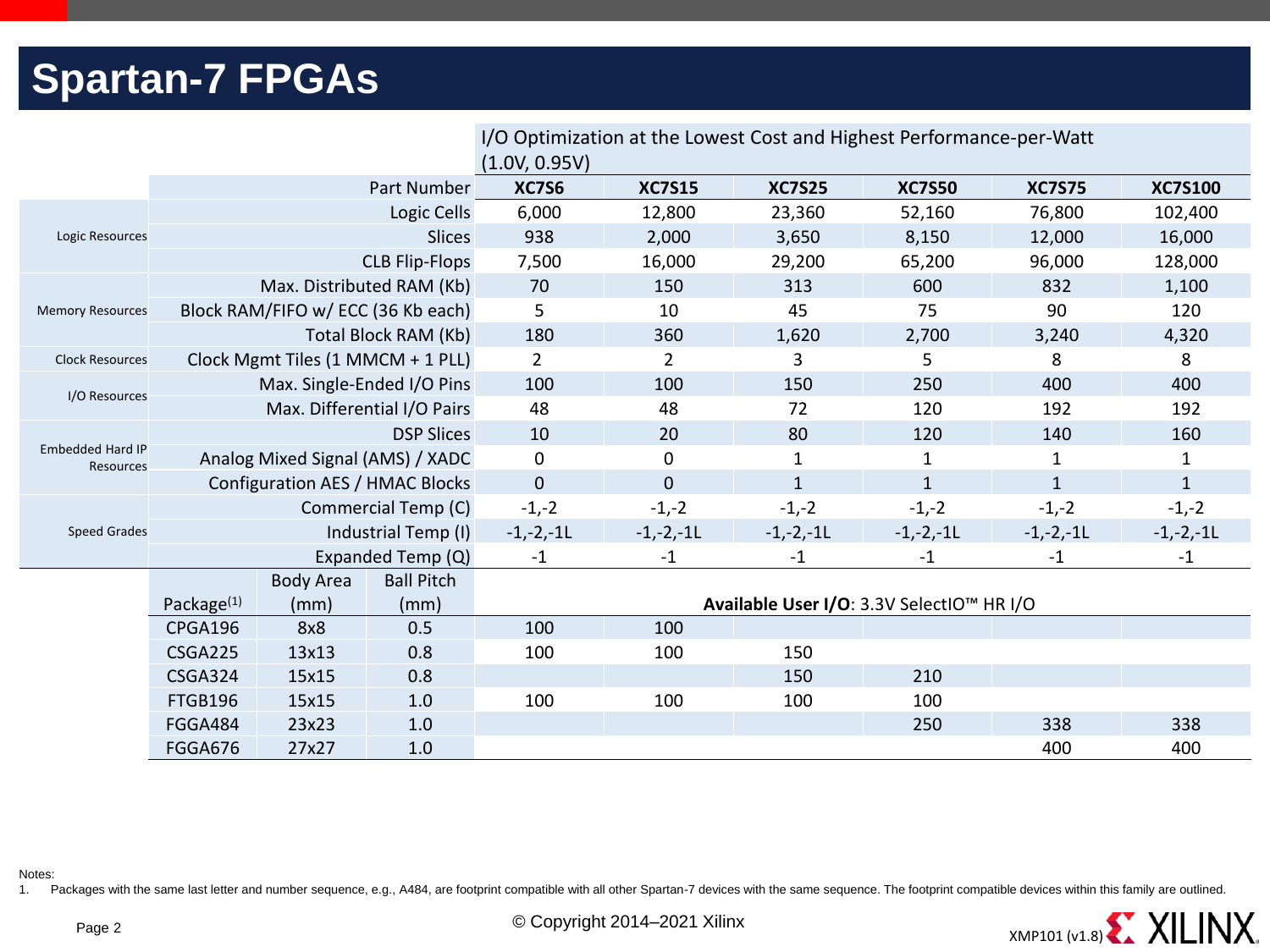### **Artix-7 FPGAs**

| Transceiver Optimization at the Lowest Cost and Highest DSP Bandwidth<br>(1.0V, 0.95V, 0.9V) |                                        |                                  |                                       |                                                              |               |                         |               |               |               |                  |                 |
|----------------------------------------------------------------------------------------------|----------------------------------------|----------------------------------|---------------------------------------|--------------------------------------------------------------|---------------|-------------------------|---------------|---------------|---------------|------------------|-----------------|
|                                                                                              |                                        |                                  | Part Number                           | XC7A12T                                                      | XC7A15T       | XC7A25T                 | XC7A35T       | XC7A50T       | XC7A75T       | <b>XC7A100T</b>  | <b>XC7A200T</b> |
|                                                                                              |                                        |                                  | Logic Cells                           | 12,800                                                       | 16,640        | 23,360                  | 33,280        | 52,160        | 75,520        | 101,440          | 215,360         |
| Logic<br>Resources                                                                           |                                        |                                  | Slices                                | 2,000                                                        | 2,600         | 3,650                   | 5,200         | 8,150         | 11,800        | 15,850           | 33,650          |
|                                                                                              |                                        |                                  | <b>CLB Flip-Flops</b>                 | 16,000                                                       | 20,800        | 29,200                  | 41,600        | 65,200        | 94,400        | 126,800          | 269,200         |
|                                                                                              |                                        | Maximum Distributed RAM (Kb)     |                                       | 171                                                          | 200           | 313                     | 400           | 600           | 892           | 1,188            | 2,888           |
| Memory<br>Resources                                                                          | Block RAM/FIFO w/ ECC (36 Kb each)     |                                  |                                       | 20                                                           | 25            | 45                      | 50            | 75            | 105           | 135              | 365             |
|                                                                                              |                                        |                                  | Total Block RAM (Kb)                  | 720                                                          | 900           | 1,620                   | 1,800         | 2,700         | 3,780         | 4,860            | 13,140          |
| <b>Clock Resources</b>                                                                       |                                        | CMTs (1 MMCM + 1 PLL)            |                                       | $\mathbf{3}$                                                 | 5             | $\overline{3}$          | 5             | 5             | 6             | $\boldsymbol{6}$ | 10              |
| I/O Resources                                                                                |                                        | Maximum Single-Ended I/O         |                                       | 150                                                          | 250           | 150                     | 250           | 250           | 300           | 300              | 500             |
|                                                                                              |                                        | Maximum Differential I/O Pairs   |                                       | 72                                                           | 120           | 72                      | 120           | 120           | 144           | 144              | 240             |
|                                                                                              |                                        |                                  | <b>DSP Slices</b>                     | 40                                                           | 45            | 80                      | 90            | 120           | 180           | 240              | 740             |
|                                                                                              |                                        |                                  | PCIe <sup>®</sup> Gen2 <sup>(1)</sup> | $\mathbf{1}$                                                 | $\mathbf{1}$  | $\mathbf{1}$            | $1\,$         | $\mathbf{1}$  | $\mathbf{1}$  | $\mathbf 1$      | $\mathbf{1}$    |
| Embedded<br>Hard IP<br>Resources                                                             |                                        | Analog Mixed Signal (AMS) / XADC |                                       | $\mathbf{1}$                                                 | $\mathbf{1}$  | $\mathbf{1}$            | $\mathbf{1}$  | $\mathbf{1}$  | $1\,$         | $\mathbf{1}$     | $\mathbf{1}$    |
|                                                                                              | <b>Configuration AES / HMAC Blocks</b> |                                  |                                       | $\mathbf{1}$                                                 | $\mathbf{1}$  | $\mathbf{1}$            | $\mathbf{1}$  | $\mathbf{1}$  | $\mathbf{1}$  | $\mathbf{1}$     | $\mathbf{1}$    |
|                                                                                              |                                        | GTP Transceivers (6.6 Gb/s Max   | Rate $)^{(2)}$                        | $\overline{2}$                                               | 4             | $\overline{\mathbf{4}}$ | $\pmb{4}$     | 4             | 8             | 8                | 16              |
|                                                                                              |                                        | Commercial Temp (C)              |                                       | $-1, -2$                                                     | $-1, -2$      | $-1, -2$                | $-1, -2$      | $-1, -2$      | $-1, -2$      | $-1, -2$         | $-1, -2$        |
| <b>Speed Grades</b>                                                                          |                                        |                                  | Extended Temp (E)                     | $-2L, -3$                                                    | $-2L, -3$     | $-2L, -3$               | $-2L, -3$     | $-2L, -3$     | $-2L, -3$     | $-2L, -3$        | $-2L, -3$       |
|                                                                                              |                                        |                                  | Industrial Temp (I)                   | $-1, -2, -11$                                                | $-1, -2, -11$ | $-1, -2, -11$           | $-1, -2, -11$ | $-1, -2, -11$ | $-1, -2, -11$ | $-1, -2, -11$    | $-1, -2, -11$   |
|                                                                                              | Package <sup>(3), (4)</sup>            | <b>Dimensions</b><br>(mm)        | <b>Ball Pitch</b><br>(mm)             | Available User I/O: 3.3V SelectIO™ HR I/O (GTP Transceivers) |               |                         |               |               |               |                  |                 |
|                                                                                              | CPG236                                 | $10 \times 10$                   | 0.5                                   |                                                              | 106(2)        |                         | 106(2)        | 106(2)        |               |                  |                 |
|                                                                                              | <b>CPG238</b>                          | $10 \times 10$                   | 0.5                                   | 112(2)                                                       |               | 112(2)                  |               |               |               |                  |                 |
|                                                                                              | <b>CSG324</b>                          | 15 x 15                          | 0.8                                   |                                                              | 210(0)        |                         | 210(0)        | 210(0)        | 210(0)        | 210(0)           |                 |
|                                                                                              | <b>CSG325</b>                          | $15 \times 15$                   | 0.8                                   | 150(2)                                                       | 150(4)        | 150(4)                  | 150(4)        | 150(4)        |               |                  |                 |
|                                                                                              | <b>FTG256</b>                          | 17 x 17                          | 1.0                                   |                                                              | 170(0)        |                         | 170(0)        | 170(0)        | 170(0)        | 170(0)           |                 |
|                                                                                              | <b>SBG484</b>                          | 19 x 19                          | 0.8                                   |                                                              |               |                         |               |               |               |                  | 285(4)          |
| Footprint                                                                                    | FGG484 <sup>(5)</sup>                  | 23 x 23                          | 1.0                                   |                                                              | 250(4)        |                         | 250(4)        | 250(4)        | 285(4)        | 285(4)           |                 |
| Compatible                                                                                   | FBG484 <sup>(5)</sup>                  | $23 \times 23$                   | 1.0                                   |                                                              |               |                         |               |               |               |                  | 285(4)          |
| Footprint                                                                                    | FGG676 <sup>(6)</sup>                  | 27 x 27                          | 1.0                                   |                                                              |               |                         |               |               | 300(8)        | 300(8)           |                 |
| Compatible                                                                                   | FBG676 <sup>(6)</sup>                  | $27 \times 27$                   | 1.0                                   |                                                              |               |                         |               |               |               |                  | 400(8)          |
|                                                                                              | FFG1156                                | $35 \times 35$                   | 1.0                                   |                                                              |               |                         |               |               |               |                  | 500(16)         |

Notes:

1. Supports PCI Express Base 2.1 specification at Gen1 and Gen2 data rates.

2. Represents the maximum number of transceivers available. Note that the majority of devices are available without transceivers. See the Package section of this table for details.

3. Leaded package option available for all packages. See [DS180,](http://www.xilinx.com/support/documentation/data_sheets/ds180_7Series_Overview.pdf) *7 Series FPGAs Overview* for package details.

4. Device migration is available within the Artix-7 family for like packages but is not supported between other 7 series families.

5. Devices in FGG484 and FBG484 are footprint compatible.

6. Devices in FGG676 and FBG676 are footprint compatible.

© Copyright 2014–2021 Xilinx

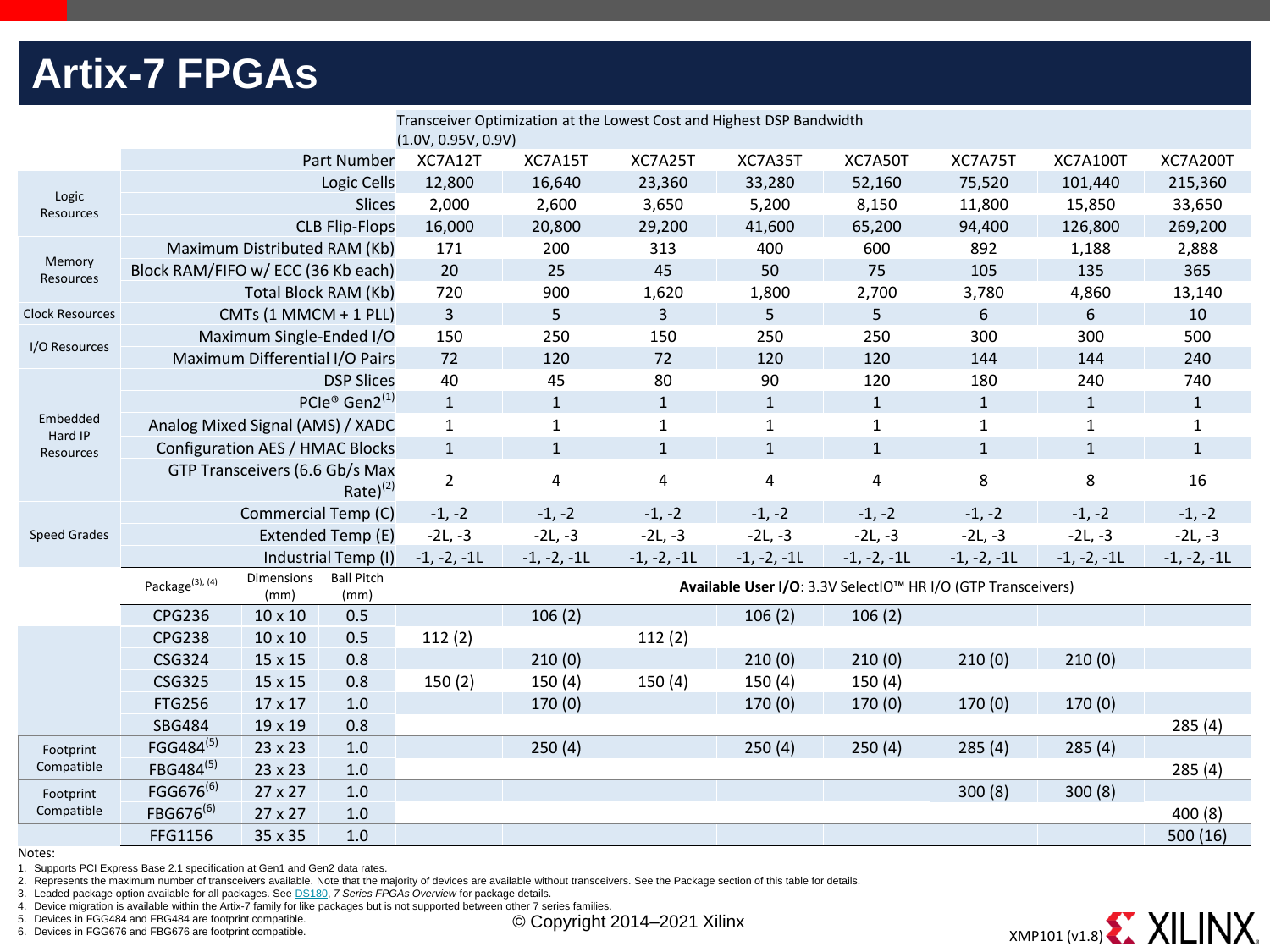### **Kintex-7 FPGAs**

|                            |                                        |                           |                                    |                     | Optimized for Best Price-Performance |                 |                                                     |                 |                 |                 |
|----------------------------|----------------------------------------|---------------------------|------------------------------------|---------------------|--------------------------------------|-----------------|-----------------------------------------------------|-----------------|-----------------|-----------------|
|                            |                                        |                           |                                    | (1.0V, 0.95V, 0.9V) |                                      |                 |                                                     |                 |                 |                 |
|                            |                                        |                           | <b>Part Number</b>                 | XC7K70T             | <b>XC7K160T</b>                      | <b>XC7K325T</b> | <b>XC7K355T</b>                                     | <b>XC7K410T</b> | <b>XC7K420T</b> | <b>XC7K480T</b> |
|                            |                                        |                           | Slices                             | 10,250              | 25,350                               | 50,950          | 55,650                                              | 63,550          | 65,150          | 74,650          |
| Logic Resources            | Logic Cells                            |                           |                                    | 65,600              | 162,240                              | 326,080         | 356,160                                             | 406,720         | 416,960         | 477,760         |
|                            | <b>CLB Flip-Flops</b>                  |                           |                                    | 82,000              | 202,800                              | 407,600         | 445,200                                             | 508,400         | 521,200         | 597,200         |
|                            |                                        |                           | Maximum Distributed RAM (Kb)       | 838                 | 2,188                                | 4,000           | 5,088                                               | 5,663           | 5,938           | 6,788           |
| Memory<br>Resources        |                                        |                           | Block RAM/FIFO w/ ECC (36 Kb each) | 135                 | 325                                  | 445             | 715                                                 | 795             | 835             | 955             |
|                            |                                        |                           | Total Block RAM (Kb)               | 4,860               | 11,700                               | 16,020          | 25,740                                              | 28,620          | 30,060          | 34,380          |
| <b>Clock Resources</b>     |                                        |                           | CMTs (1 MMCM + 1 PLL)              | 6                   | 8                                    | 10              | 6                                                   | 10              | 8               | 8               |
| I/O Resources              |                                        |                           | Maximum Single-Ended I/O           | 300                 | 400                                  | 500             | 300                                                 | 500             | 400             | 400             |
|                            |                                        |                           | Maximum Differential I/O Pairs     | 144                 | 192                                  | 240             | 144                                                 | 240             | 192             | 192             |
|                            |                                        |                           | <b>DSP48 Slices</b>                | 240                 | 600                                  | 840             | 1,440                                               | 1,540           | 1,680           | 1,920           |
|                            |                                        |                           | PCle® Gen2(1)                      | $\mathbf{1}$        | $\mathbf{1}$                         | $\mathbf{1}$    | $\mathbf{1}$                                        | $\mathbf{1}$    | $\mathbf{1}$    | $\mathbf{1}$    |
| Integrated IP<br>Resources | Analog Mixed Signal (AMS) / XADC       |                           |                                    | $\mathbf{1}$        | 1                                    | $\mathbf{1}$    | $\mathbf{1}$                                        | $\mathbf{1}$    | 1               | 1               |
|                            | <b>Configuration AES / HMAC Blocks</b> |                           |                                    | $1\,$               | $\mathbf{1}$                         | $\mathbf{1}$    | $\mathbf{1}$                                        | $\mathbf{1}$    | $\mathbf{1}$    | $\mathbf{1}$    |
|                            | GTX Transceivers (12.5 Gb/s Max Rate)  |                           | 8                                  | 8                   | 16                                   | 24              | 16                                                  | 32              | 32              |                 |
|                            | Commercial Temp (C)                    |                           |                                    | $-1, -2$            | $-1, -2$                             | $-1, -2$        | $-1, -2$                                            | $-1, -2$        | $-1, -2$        | $-1, -2$        |
| <b>Speed Grades</b>        | Extended Temp (E)                      |                           |                                    | $-2L, -3$           | $-2L, -3$                            | $-2L, -3$       | $-2L, -3$                                           | $-2L, -3$       | $-2L, -3$       | $-2L, -3$       |
|                            |                                        |                           | Industrial Temp (I)                | $-1, -2$            | $-1, -2, -2L$                        | $-1, -2, -2L$   | $-1, -2, -2L$                                       | $-1, -2, -2L$   | $-1, -2, -2L$   | $-1, -2, -2L$   |
|                            | Package <sup>(2)</sup>                 | <b>Dimensions</b><br>(mm) | <b>Ball Pitch</b><br>(mm)          |                     |                                      |                 | Available User I/O: 3.3V HR I/O, 1.8V HP I/Os (GTX) |                 |                 |                 |
|                            | FBG484(3)                              | 23 x 23                   | 1.0                                | 185, 100 (4)        | 185, 100 (4)                         |                 |                                                     |                 |                 |                 |
| Footprint                  | FBG676(3)                              | $27 \times 27$            | 1.0                                | 200, 100 (8)        | 250, 150 (8)                         | 250, 150 (8)    |                                                     | 250, 150 (8)    |                 |                 |
| Compatible                 | <b>FFG676</b>                          | $27 \times 27$            | 1.0                                |                     | 250, 150 (8)                         | 250, 150 (8)    |                                                     | 250, 150 (8)    |                 |                 |
| Footprint                  | FBG900(3)                              | 31 x 31                   | 1.0                                |                     |                                      | 350, 150 (16)   |                                                     | 350, 150 (16)   |                 |                 |
| Compatible                 | <b>FFG900</b>                          | 31 x 31                   | 1.0                                |                     |                                      | 350, 150 (16)   |                                                     | 350, 150 (16)   |                 |                 |
|                            | <b>FFG901</b>                          | 31 x 31                   | 1.0                                |                     |                                      |                 | 300, 0(24)                                          |                 | 380, 0 (28)     | 380, 0 (28)     |
|                            | <b>FFG1156</b>                         | 35 x 35                   | 1.0                                |                     |                                      |                 |                                                     |                 | 400, 0 (32)     | 400, 0 (32)     |

Notes:

1. Hard block supports PCI Express Base 2.1 specification at Gen1 and Gen2 data rates. Gen3 supported with soft IP.

2. See [DS180](http://www.xilinx.com/support/documentation/data_sheets/ds180_7Series_Overview.pdf), *7 Series FPGAs Overview,* for package details.

3. GTX transceivers in FB packages support the following maximum data rates: 10.3Gb/s in FBG484; 6.6Gb/s in FBG676 and FBG900. See [DS182,](https://www.xilinx.com/support/documentation/data_sheets/ds182_Kintex_7_Data_Sheet.pdf) *Kintex-7 FPGAs Data Sheet: DC and AC Switching Characteristics*, for details.

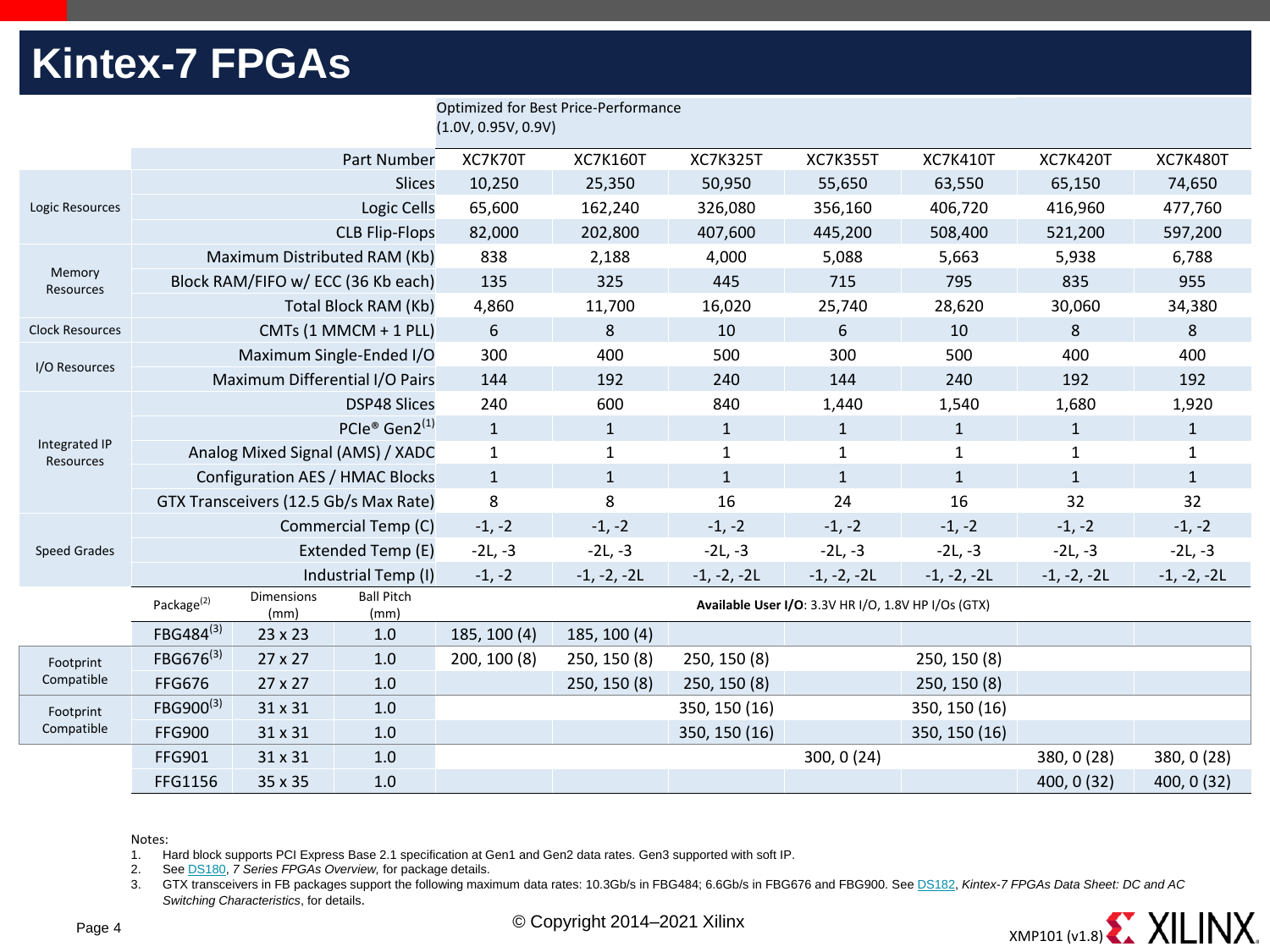# **Virtex-7 FPGAs**

|               |                                                      |                                                      |                                       | Optimized for Highest System Performance and Capacity<br>(1.0V) |                          |                                               |                   |                                                             |                          |                                |                          |                          |                          |                |
|---------------|------------------------------------------------------|------------------------------------------------------|---------------------------------------|-----------------------------------------------------------------|--------------------------|-----------------------------------------------|-------------------|-------------------------------------------------------------|--------------------------|--------------------------------|--------------------------|--------------------------|--------------------------|----------------|
|               |                                                      |                                                      | Part Number                           | <b>XC7V585T</b>                                                 | XC7V2000T                | XC7VX330T                                     | XC7VX415T         | XC7VX485T                                                   | XC7VX550T                | XC7VX690T                      | XC7VX980T                | XC7VX1140T               | XC7VH580T                | XC7VH870T      |
|               |                                                      |                                                      | Slices                                | 91,050                                                          | 305,400                  | 51,000                                        | 64,400            | 75,900                                                      | 86,600                   | 108,300                        | 153,000                  | 178,000                  | 90,700                   | 136,900        |
| Logic         |                                                      |                                                      | Logic Cells                           | 582,720                                                         | 1,954,560                | 326,400                                       | 412,160           | 485,760                                                     | 554,240                  | 693,120                        | 979,200                  | 1,139,200                | 580,480                  | 876,160        |
| Resources     |                                                      |                                                      | <b>CLB Flip-Flops</b>                 | 728,400                                                         | 2,443,200                | 408,000                                       | 515,200           | 607,200                                                     | 692,800                  | 866,400                        | 1,224,000                | 1,424,000                | 725,600                  | 1,095,200      |
|               |                                                      | Maximum Distributed RAM (Kb)                         |                                       | 6,938                                                           | 21,550                   | 4,388                                         | 6,525             | 8,175                                                       | 8,725                    | 10,888                         | 13,838                   | 17,700                   | 8,850                    | 13,275         |
| Memory        |                                                      | Block RAM/FIFO w/ ECC (36 Kb each)                   |                                       | 795                                                             | 1,292                    | 750                                           | 880               | 1,030                                                       | 1,180                    | 1,470                          | 1,500                    | 1,880                    | 940                      | 1,410          |
| Resources     |                                                      |                                                      | Total Block RAM (Kb)                  | 28,620                                                          | 46,512                   | 27,000                                        | 31,680            | 37,080                                                      | 42,480                   | 52,920                         | 54,000                   | 67,680                   | 33,840                   | 50,760         |
| Clocking      |                                                      |                                                      | CMTs (1 MMCM + 1 PLL)                 | 18                                                              | 24                       | 14                                            | 12                | 14                                                          | 20                       | 20                             | 18                       | 24                       | 12                       | 18             |
| I/O           |                                                      | Maximum Single-Ended I/O                             |                                       | 850                                                             | 1,200                    | 700                                           | 600               | 700                                                         | 600                      | 1,000                          | 900                      | 1,100                    | 600                      | 300            |
| Resources     |                                                      | Maximum Differential I/O Pairs                       |                                       | 408                                                             | 576                      | 336                                           | 288               | 336                                                         | 288                      | 480                            | 432                      | 528                      | 288                      | 144            |
|               |                                                      |                                                      | <b>DSP Slices</b>                     | 1,260                                                           | 2,160                    | 1,120                                         | 2,160             | 2,800                                                       | 2,880                    | 3,600                          | 3,600                    | 3,360                    | 1,680                    | 2,520          |
|               |                                                      |                                                      | PCIe <sup>®</sup> Gen2 <sup>(1)</sup> | 3                                                               | 4                        |                                               | $\qquad \qquad -$ | 4                                                           |                          |                                |                          | $\overline{\phantom{m}}$ | $\overline{\phantom{m}}$ |                |
|               |                                                      |                                                      | PCIe Gen3                             | $\overline{\phantom{0}}$                                        |                          | $\overline{2}$                                | $\overline{2}$    | $\qquad \qquad -$                                           | $\overline{2}$           | $\overline{3}$                 | 3                        | $\overline{4}$           | $\overline{2}$           | $\overline{3}$ |
| Integrated IP |                                                      | Analog Mixed Signal (AMS) / XADC                     |                                       | $\mathbf{1}$                                                    | $\mathbf{1}$             | $\mathbf{1}$                                  | $\mathbf{1}$      | $\mathbf{1}$                                                | $\mathbf{1}$             | $\mathbf{1}$                   | $1\,$                    | $\mathbf{1}$             | $\mathbf{1}$             | 1              |
| Resources     |                                                      | <b>Configuration AES / HMAC Blocks</b>               |                                       | $\mathbf{1}$                                                    | $\mathbf{1}$             | $\mathbf{1}$                                  | $\mathbf{1}$      | $\mathbf{1}$                                                | $\mathbf{1}$             | $\mathbf{1}$                   | $\mathbf{1}$             | 1                        | $\mathbf{1}$             | $\mathbf{1}$   |
|               | GTX Transceivers (12.5 Gb/s Max Rate) <sup>(2)</sup> |                                                      | 36                                    | 36                                                              | $\overline{\phantom{0}}$ | $\overline{\phantom{0}}$                      | 56                | $\overline{\phantom{0}}$                                    | $\overline{\phantom{0}}$ | $\overline{\phantom{0}}$       | $\overline{\phantom{0}}$ | $\equiv$                 |                          |                |
|               |                                                      | GTH Transceivers (13.1 Gb/s Max Rate) <sup>(3)</sup> |                                       | $\qquad \qquad -$                                               | $\qquad \qquad -$        | 28                                            | 48                | $\overline{\phantom{m}}$                                    | 80                       | 80                             | 72                       | 96                       | 48                       | 72             |
|               |                                                      | GTZ Transceivers (28.05 Gb/s Max Rate)               |                                       | $\equiv$                                                        | $\overline{\phantom{0}}$ | $\overline{\phantom{0}}$                      | $\qquad \qquad -$ | $\overline{\phantom{0}}$                                    | $\overline{\phantom{0}}$ | $\qquad \qquad -$              | $\overline{\phantom{0}}$ | $\overline{\phantom{0}}$ | 8                        | 16             |
|               |                                                      |                                                      | Commercial Temp (C)                   | $-1, -2$                                                        | $-1, -2$                 | $-1, -2$                                      | $-1, -2$          | $-1, -2$                                                    | $-1, -2$                 | $-1, -2$                       | $-1, -2$                 | $-1, -2$                 | $-1, -2$                 | $-1, -2$       |
| Speed         |                                                      |                                                      | Extended Temp $(E)^{(4)}$             | $-2L, -3$                                                       | $-2L, -2G$               | $-2L, -3$                                     | $-2L, -3$         | $-2L, -3$                                                   | $-2L, -3$                | $-2L, -3$                      | $-2L$                    | $-2L, -2G$               | $-2L, -2G$               | $-2L, -2G$     |
| Grades        |                                                      |                                                      | Industrial Temp (I)                   | $-1, -2$                                                        | $-1$                     | $-1, -2$                                      | $-1, -2$          | $-1, -2$                                                    | $-1, -2$                 | $-1, -2$                       | $-1$                     | $-1$                     |                          |                |
|               | Package <sup>(5)</sup>                               | Dimensions                                           | <b>Ball Pitch</b>                     |                                                                 |                          |                                               |                   | Available User I/O: 3.3V HR I/O, 1.8V HP I/Os (GTX, GTH)    |                          |                                |                          |                          | 1.8V HP I/O (GTH, GTZ)   |                |
|               |                                                      | (mm)                                                 | (mm)                                  |                                                                 |                          |                                               |                   |                                                             |                          |                                |                          |                          |                          |                |
|               | FFG1157 <sup>(6)</sup>                               | 35 x 35                                              | 1.0                                   | 0,600(20,0)                                                     |                          | $(0, 600(0, 20) 0, 600(0, 20) 0, 600(20, 0))$ |                   |                                                             |                          | 0,600(0,20)                    |                          |                          |                          |                |
| Footprint     | $FFG1761^{(6)}$                                      | 42.5 x 42.5                                          | 1.0                                   | 100, 750 (36, 0)                                                |                          | 50, 650 (0, 28)                               |                   | 0, 700(28, 0)                                               |                          | 0,850(0,36)                    |                          |                          |                          |                |
| Compatible    | FHG1761                                              | 45 x 45                                              | 1.0                                   |                                                                 | 0, 850(36, 0)            |                                               |                   |                                                             |                          |                                |                          |                          |                          |                |
|               | <b>FLG1925</b>                                       | 45 x 45                                              | 1.0                                   |                                                                 | 0, 1200(16, 0)           |                                               |                   |                                                             |                          |                                |                          |                          |                          |                |
|               | FFG1158 <sup>(6)</sup>                               | 35 x 35                                              | 1.0                                   |                                                                 |                          |                                               |                   | 0, 350 (0, 48) 0, 350 (48, 0) 0, 350 (0, 48) 0, 350 (0, 48) |                          |                                |                          |                          |                          |                |
| Footprint     | FFG1926                                              | 45 x 45                                              | 1.0                                   |                                                                 |                          |                                               |                   |                                                             |                          | 0, 720 (0, 64) 0, 720 (0, 64)  |                          |                          |                          |                |
| Compatible    | FLG1926                                              | 45 x 45                                              | 1.0                                   |                                                                 |                          |                                               |                   |                                                             |                          |                                |                          | 0, 720(0, 64)            |                          |                |
|               | FFG1927(6)<br>FFG1928(7)                             | 45 x 45                                              | 1.0<br>1.0                            |                                                                 |                          |                                               |                   | 0, 600 (0, 48) 0, 600 (56, 0) 0, 600 (0, 80) 0, 600 (0, 80) |                          |                                |                          |                          |                          |                |
| Footprint     |                                                      | 45 x 45                                              |                                       |                                                                 |                          |                                               |                   |                                                             |                          |                                | 0,480(0,72)              |                          |                          |                |
| Compatible    | <b>FLG1928</b>                                       | 45 x 45                                              | 1.0                                   |                                                                 |                          |                                               |                   |                                                             |                          |                                |                          | 0,480(0,96)              |                          |                |
| Footprint     | FFG1930                                              | 45 x 45                                              | 1.0                                   |                                                                 |                          |                                               |                   | 0,700(24,0)                                                 |                          | 0, 1000 (0, 24) 0, 900 (0, 24) |                          |                          |                          |                |
| Compatible    | FLG1930                                              | 45 x 45                                              | 1.0                                   |                                                                 |                          |                                               |                   |                                                             |                          |                                |                          | 0, 1100(0, 24)           |                          |                |
|               | FLG1155 <sup>(7)</sup><br>$FIG1931^{(7)}$            | 35 x 35                                              | 1.0                                   |                                                                 |                          |                                               |                   |                                                             |                          |                                |                          |                          | 400 (24, 8)              |                |
|               | FLG1932 <sup>(7)</sup>                               | 45 x 45                                              | 1.0                                   |                                                                 |                          |                                               |                   |                                                             |                          |                                |                          |                          | 600 (48, 8)              |                |
|               |                                                      | 45 x 45                                              | 1.0                                   |                                                                 |                          |                                               |                   |                                                             |                          |                                |                          |                          |                          | 300 (72, 16)   |

Notes:

1. Hard block supports PCI Express Base 2.1 specification at Gen1 and Gen2 data rates. Gen3 supported with soft IP.

2. 12.5 Gb/s support in "-3E", "-2GE" speed/temperature grade; 10.3125 Gb/s support in "2C", "-2LE", and "-2I" speed grade.

3. 13.1 Gb/s support in "-3E". "-2GE" speed grade; 11.3 Gb/s support in "2C" , "-2LE" and "-2I" speed/temperature grades.

4. -2G only applies to Stacked Silicon Interconnect devices and supports 12.5G GTX, 13.1G GTH, 28.05G GTZ with -2 fabric.

5. Leaded package options ("FFxxxx"/"FLxxxx"/"FHxxxx") available for all packages. "HCxxxx" is not offered in a leaded option.

6. See [DS180](http://www.xilinx.com/support/documentation/data_sheets/ds180_7Series_Overview.pdf), *7 Series FPGAs Overview* for package details.

7. See [XCN20010](https://www.xilinx.com/support/documentation/customer_notices/XCN20010.pdf) for product discontinuation information.

© Copyright 2014–2021 Xilinx

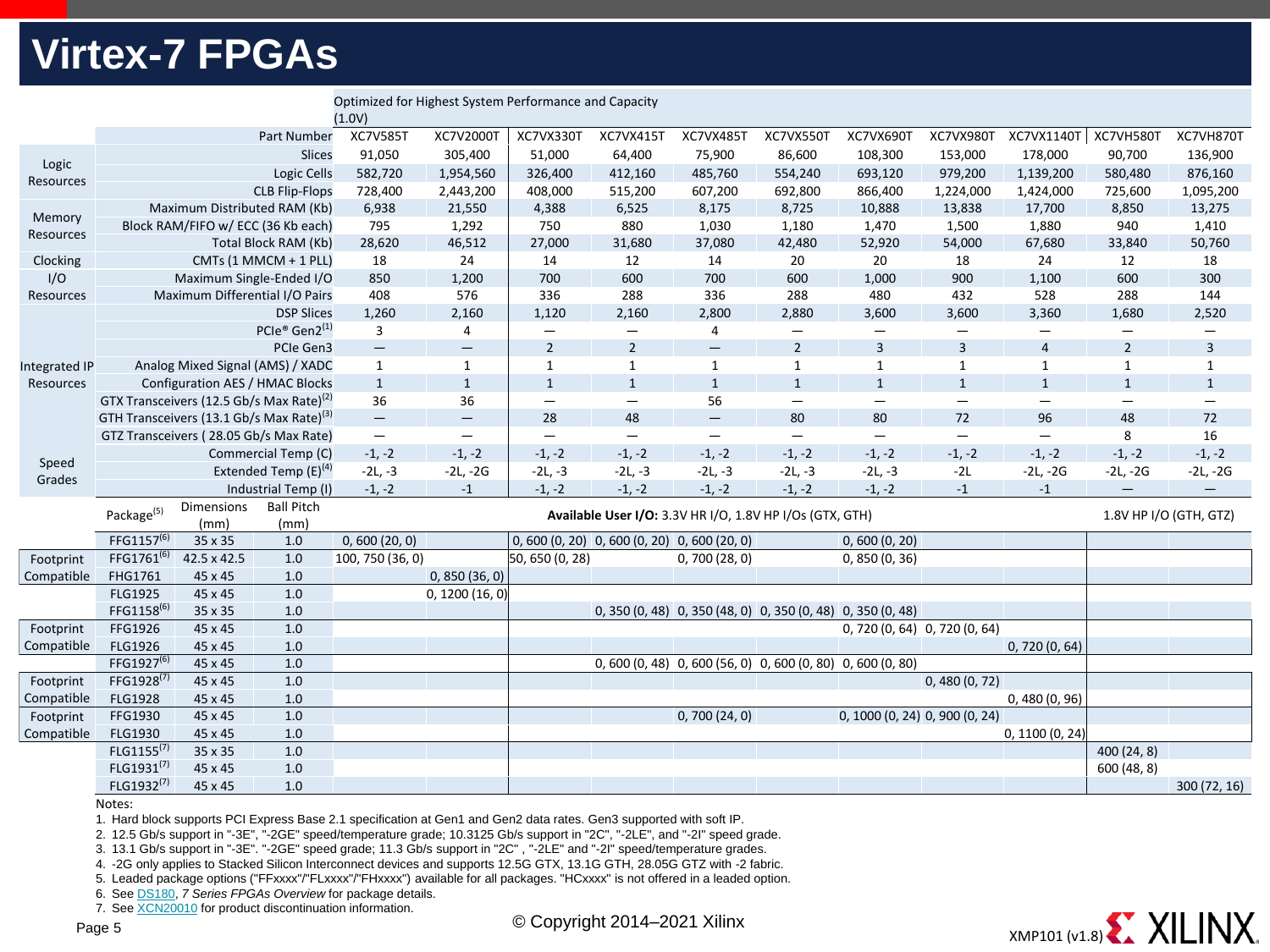# **Device Ordering Information**

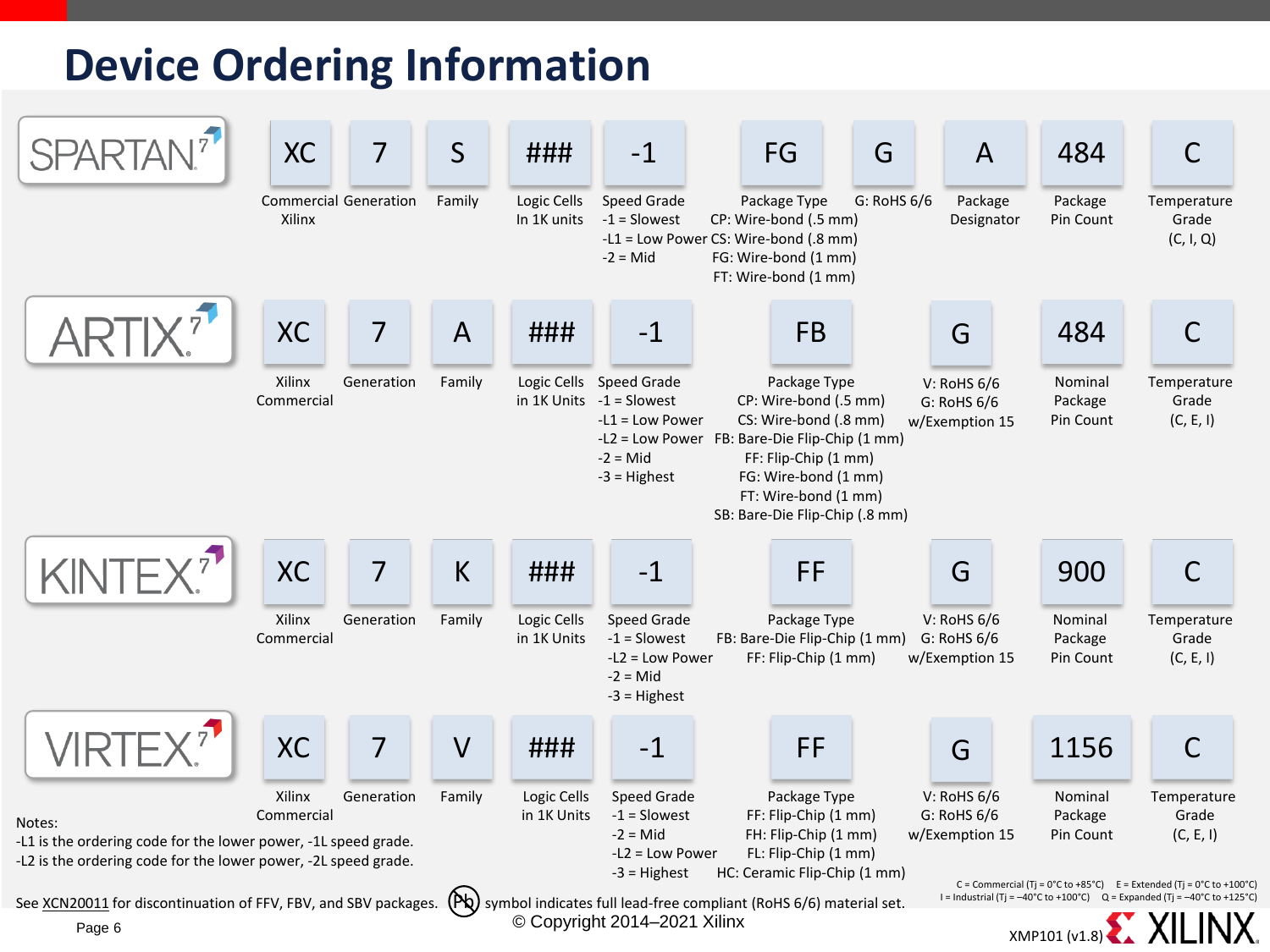# **Digital Signal Processing Metrics**



Page 7 Copyright 2014–2021 Xilinx

 $X$ MP101 (v1.8)  $X$  XILINX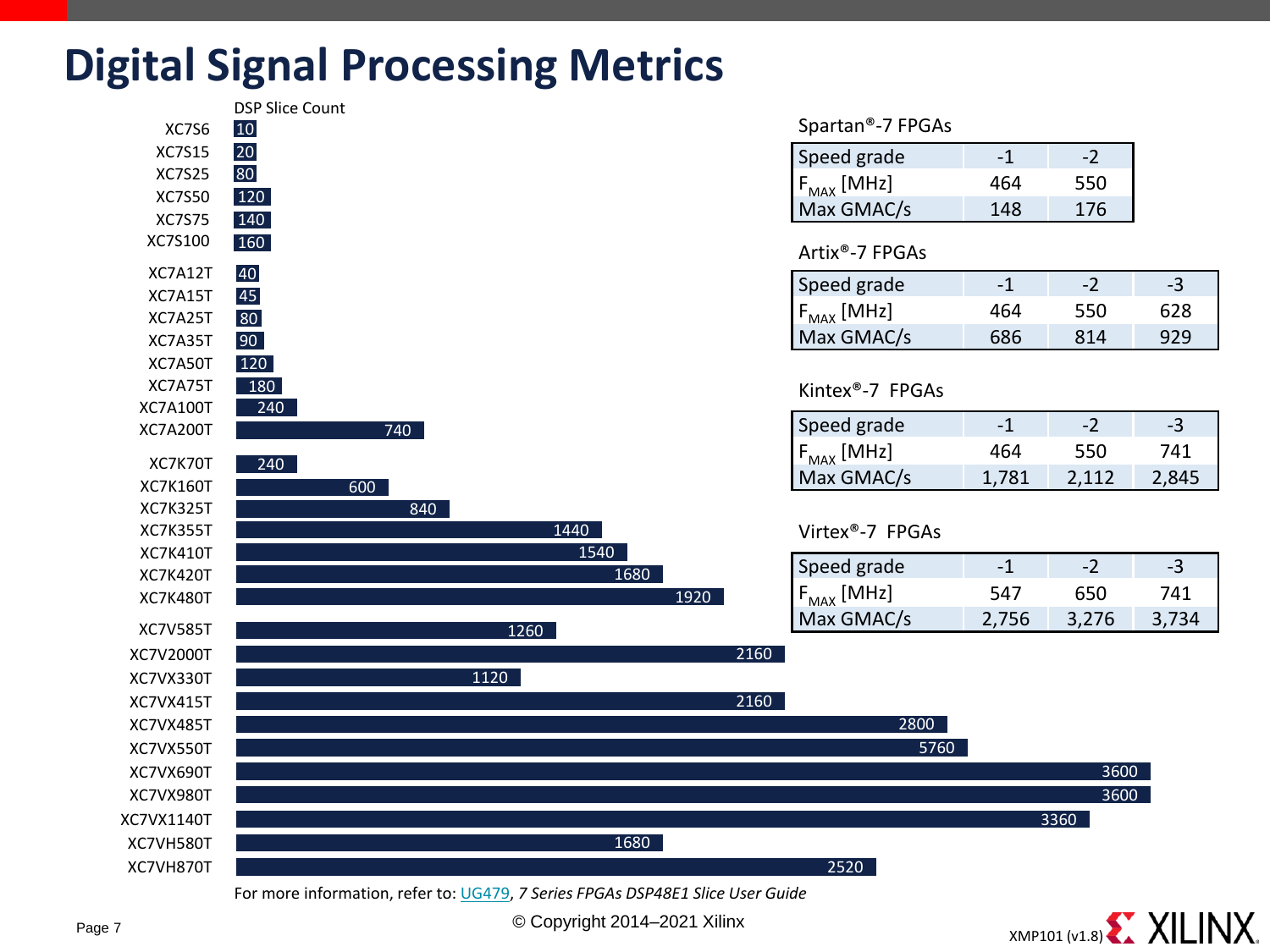### **Block RAM Metrics**



#### Spartan-7 FPGAs

| Speed grade                              |     |     |
|------------------------------------------|-----|-----|
| True dual-port Block RAM $F_{MAX}$ [MHz] | 388 | 461 |

#### Artix-7 FPGAs

| Speed grade                              |     | $\sim$ . |     |
|------------------------------------------|-----|----------|-----|
| True dual-port Block RAM $F_{MAX}$ [MHz] | 388 | 461      | 509 |

#### Kintex-7 and Virtex-7 FPGAs

34380

37080

42480

46512

30060

33840

31680

| Speed grade                              |     | $\sim$ . |  |
|------------------------------------------|-----|----------|--|
| True dual-port Block RAM $F_{MAX}$ [MHz] | 458 | 544      |  |



67680

52920

54000

Page 8 **Copyright 2014–2021** Xilinx

XC7VH870T 50760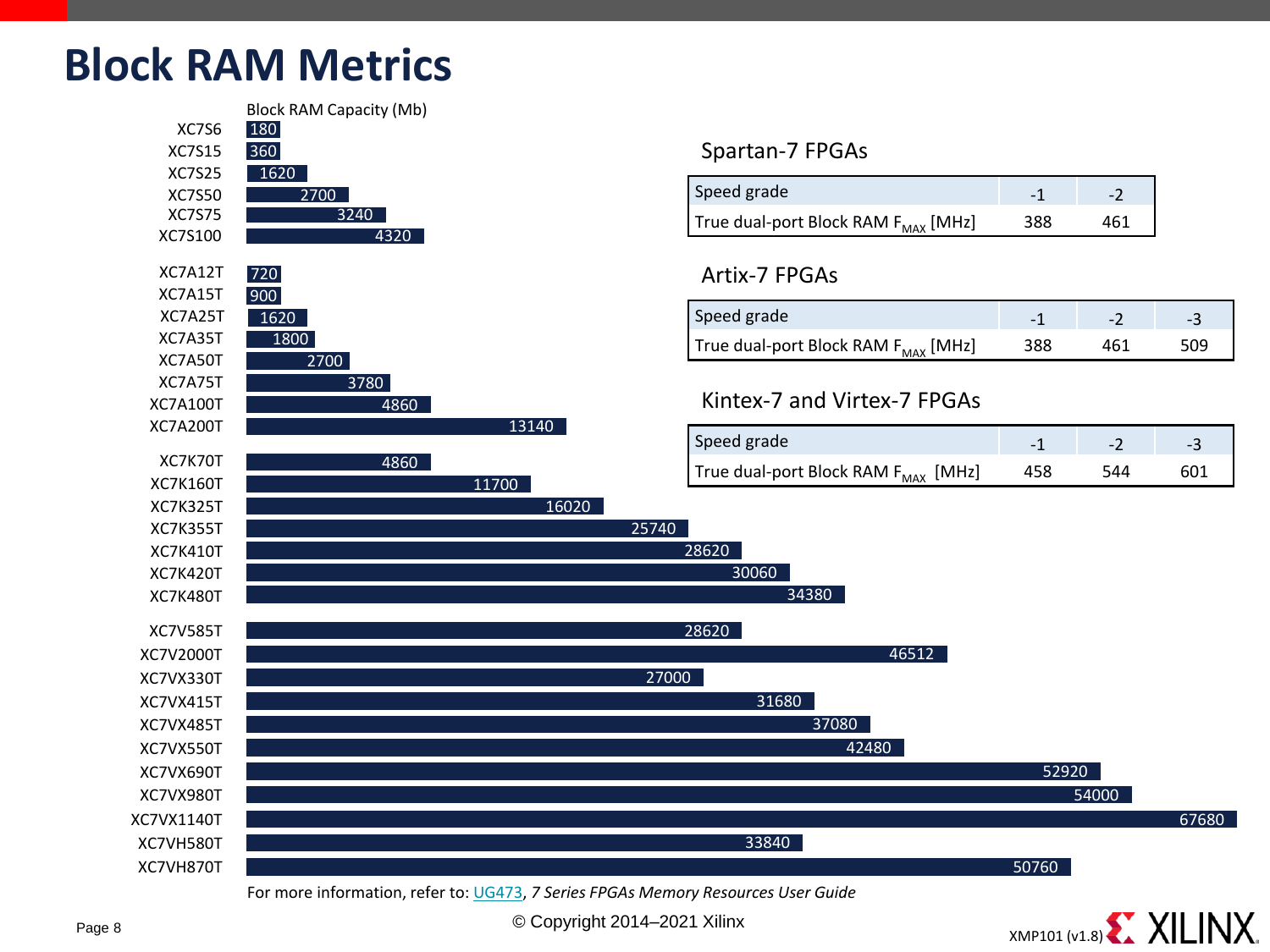# **High-Speed Serial Transceivers**

7 series devices provide a broad portfolio of transceivers for applications ranging from low-cost consumer products to high-end networking systems.



Important: Verify all data in this document with the device data sheets found at www.xilinx.com



Page 9 **Copyright 2014–2021 Xilinx**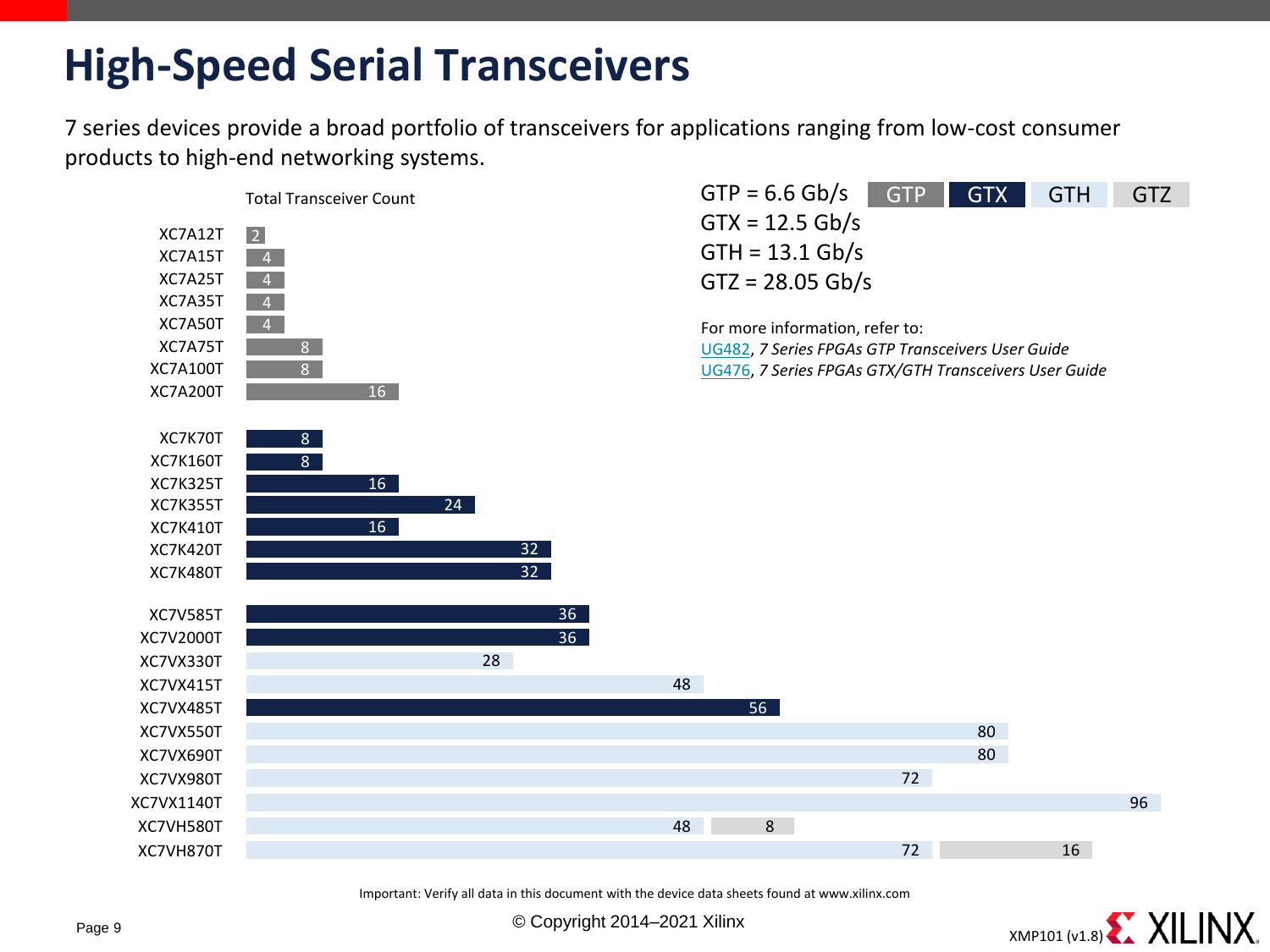# **Transceiver Aggregate Bandwidth**

7 series devices provide a broad portfolio of transceivers for applications ranging from low-cost consumer products to high-end networking systems.



Important: Verify all data in this document with the device data sheets found at www.xilinx.com

Page 10 **Copyright 2014–2021** Xilinx

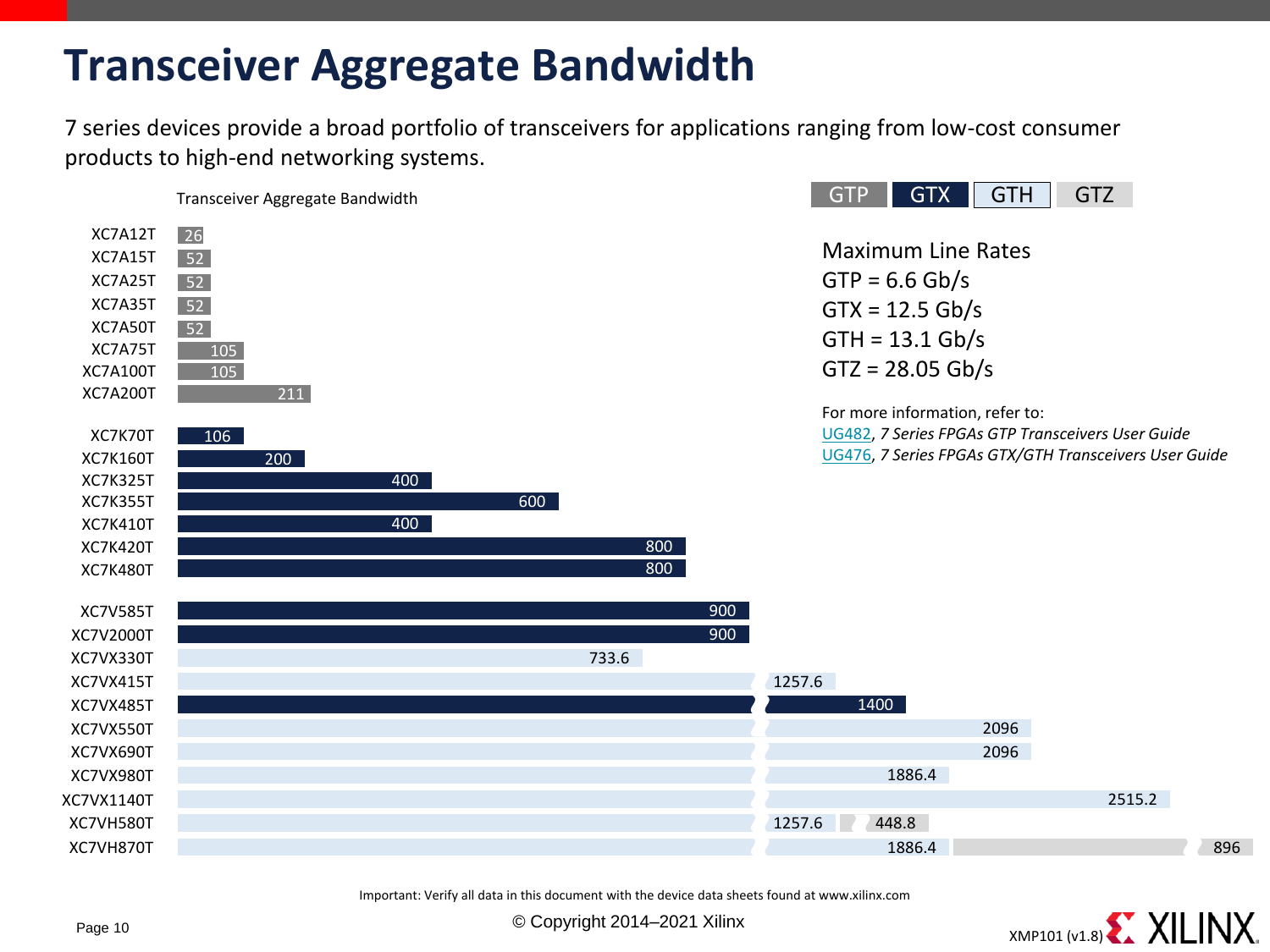# **I/O Count and Bandwidth**